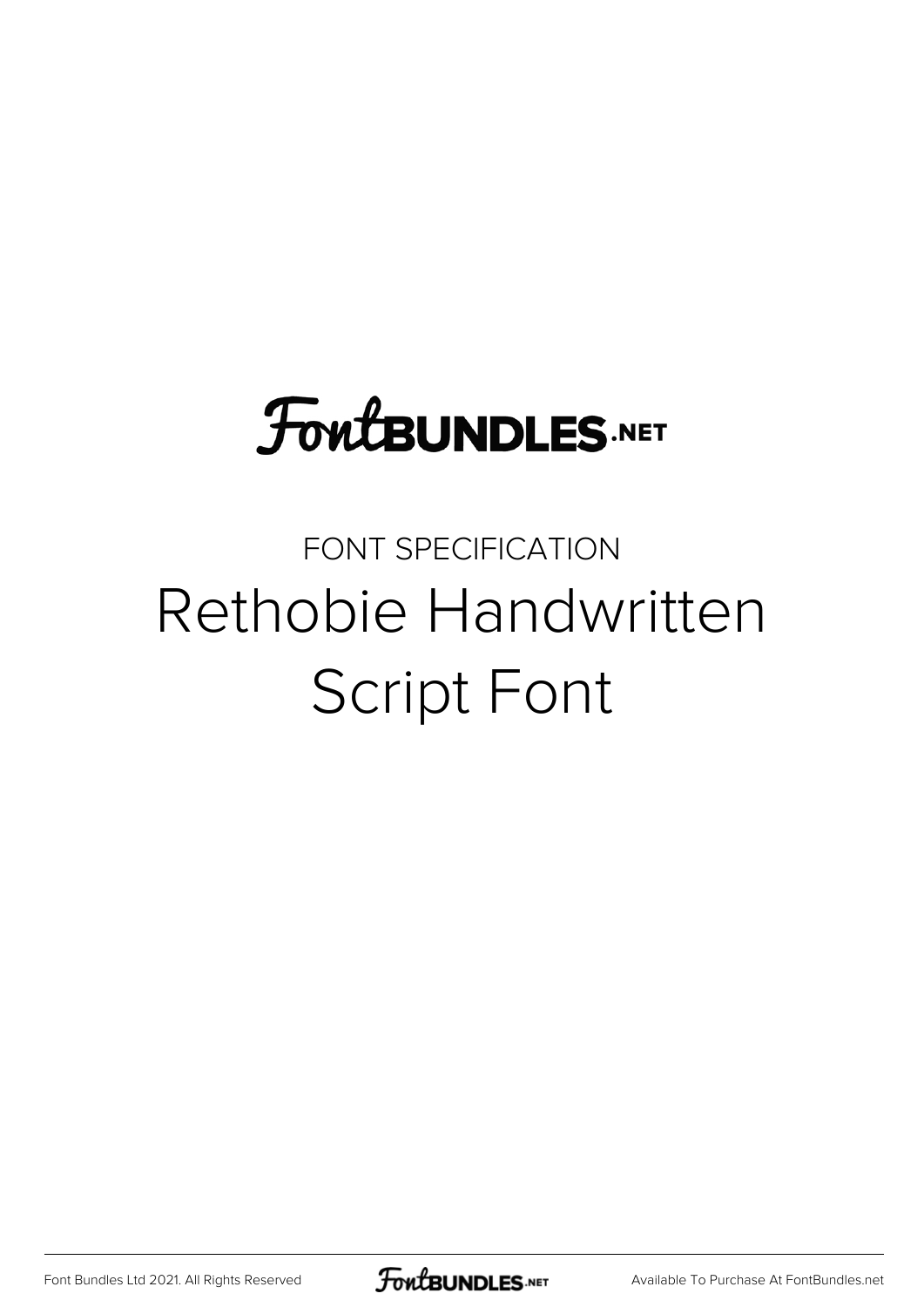## Swesty - Regular

**Uppercase Characters** 

ABCDEFGHIOKLMNOPQRSTUVWXYZ

Lowercase Characters

Numbers

0123456789

**Punctuation and Symbols** 

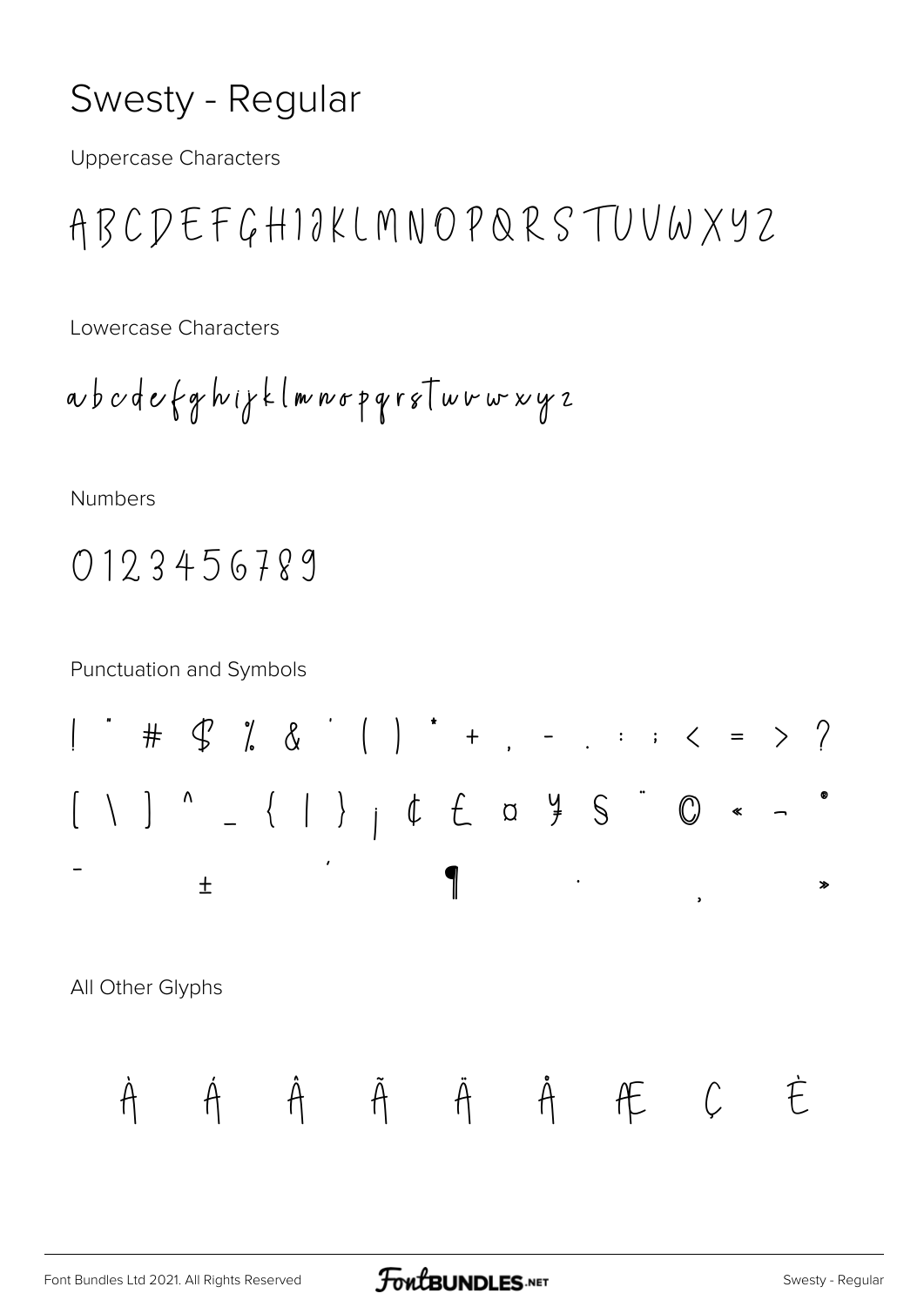